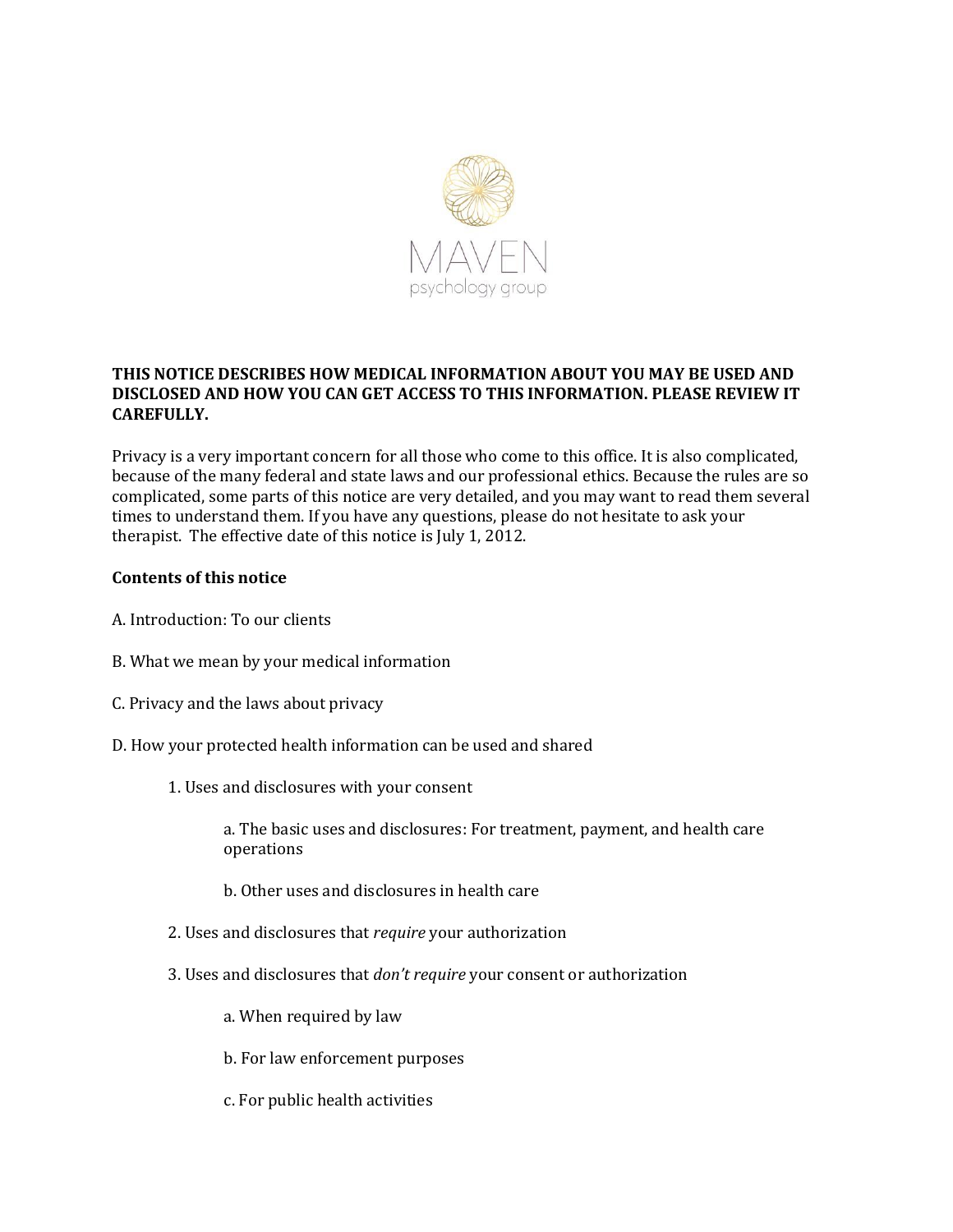- d. Relating to decedents
- e. For specific government functions
- f. To prevent a serious threat to health or safety
- 4. Uses and disclosures where you have *an opportunity to object*
- 5. An *accounting* of disclosures we have made
- E. Your rights concerning your health information
- F. If you have questions or problems

# **A. Introduction: To our clients**

This notice will tell you how we handle your medical information. It tells how we use this information here in this office, how we share it with other professionals and organizations, and how you can see it. We want you to know all of this so that you can make the best decisions for yourself and your family. If you have any questions or want to know more about anything in this notice, please ask our privacy officer for more explanations or more details.

### **B. What we mean by your medical information**

Each time you visit us or any doctor's office, hospital, clinic, or other health care provider, information is collected about you and your physical and mental health. It may be information about your past, present, or future health or conditions, or the tests and treatment you got from us or from others, or about payment for health care. The information we collect from you is called **"PHI,"** which stands for **"protected health information."** This information goes into your **medical or health care records** in our office.

In this office, your PHI is likely to include these kinds of information:

- Your history: Things that happened to you as a child; your school and work experiences; your marriage and other personal history.
- Reasons you came for treatment: Your problems, complaints, symptoms, or needs.
- Diagnoses: These are the medical terms for your problems or symptoms.
- A treatment plan: This is a list of the treatments and other services that we think will best help you.
- Progress notes: Each time you come in, we write down some things about how you are doing, what we notice about you, and what you tell us.
- Records we get from others who treated you or evaluated you.
- Psychological test scores, school records, and other reports.
- Information about medications you took or are taking.
- Legal matters.
- Billing and insurance information

There may also be other kinds of information that go into your health care records here.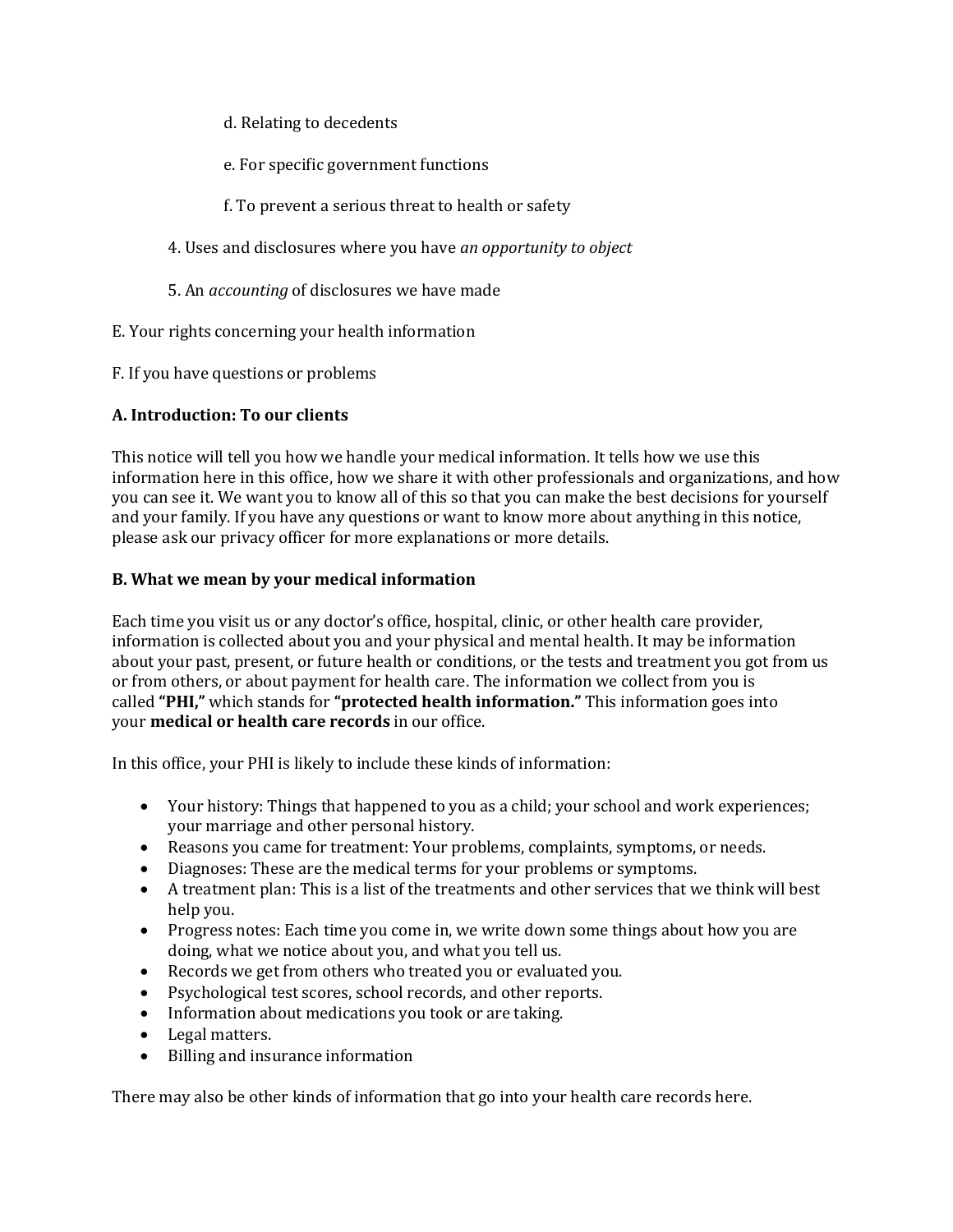We use PHI for many purposes. For example, we may use it:

- To plan your care and treatment.
- To decide how well our treatments are working for you.
- When we talk with other health care professionals who are also treating you, such as your family doctor or the professional who referred you to us.
- To show that you actually received services from us, which we billed to you or to your health insurance company.
- For teaching and training other health care professionals.
- For medical or psychological research.
- For public health officials trying to improve health care in this area of the country.
- To improve the way we do our job by measuring the results of our work.

When you understand what is in your record and what it is used for, you can make better decisions about who, when, and why others should have this information.

Although your health care records in our office are our physical property, the information belongs to you. You can read your records, and if you want a copy, we can make one for you (but we may charge you for the costs of copying and mailing, if you want it mailed to you). In some very rare situations, you cannot see all of what is in your records. If you find anything in your records that you think is incorrect or believe that something important is missing, you can ask us to amend (add information to) your records, although in some rare situations we don't have to agree to do that.

# **C. Privacy and the laws about privacy**

We are required to tell you about privacy because of a federal law, the Health Insurance Portability and Accountability Act of 1996 (HIPAA). HIPAA requires us to keep your PHI private and to give you this notice about our legal duties and our privacy practices. We will obey the rules described in this notice. If we change our privacy practices, they will apply to all the PHI we keep. You or anyone else can get a copy of our privacy practices by calling 202-985-4075.

### **D. How your protected health information can be used and shared**

Except in some special circumstances, when we use your PHI in this office or disclose it to others, we share only the **minimum necessary** PHI needed for those other people to do their jobs. The law gives you rights to know about your PHI, to know how it is used, and to have a say in how it is shared. So we will tell you more about what we do with your information.

Mainly, we will use and disclose your PHI for routine purposes to provide for your care, and we will explain more about these below. For other uses, we must tell you about them and ask you to sign a written authorization form. However, the law also says that there are some uses and disclosures that don't need your consent or authorization.

### 1. Uses and disclosures with your consent

After you have read this notice, you will be asked to sign a separate **consent form** to allow us to use and share your PHI. In almost all cases we intend to use your PHI here or share it with other people or organizations to provide treatment to you, arrange for payment for our services, or some other business functions called "health care operations." In other words, we need information about you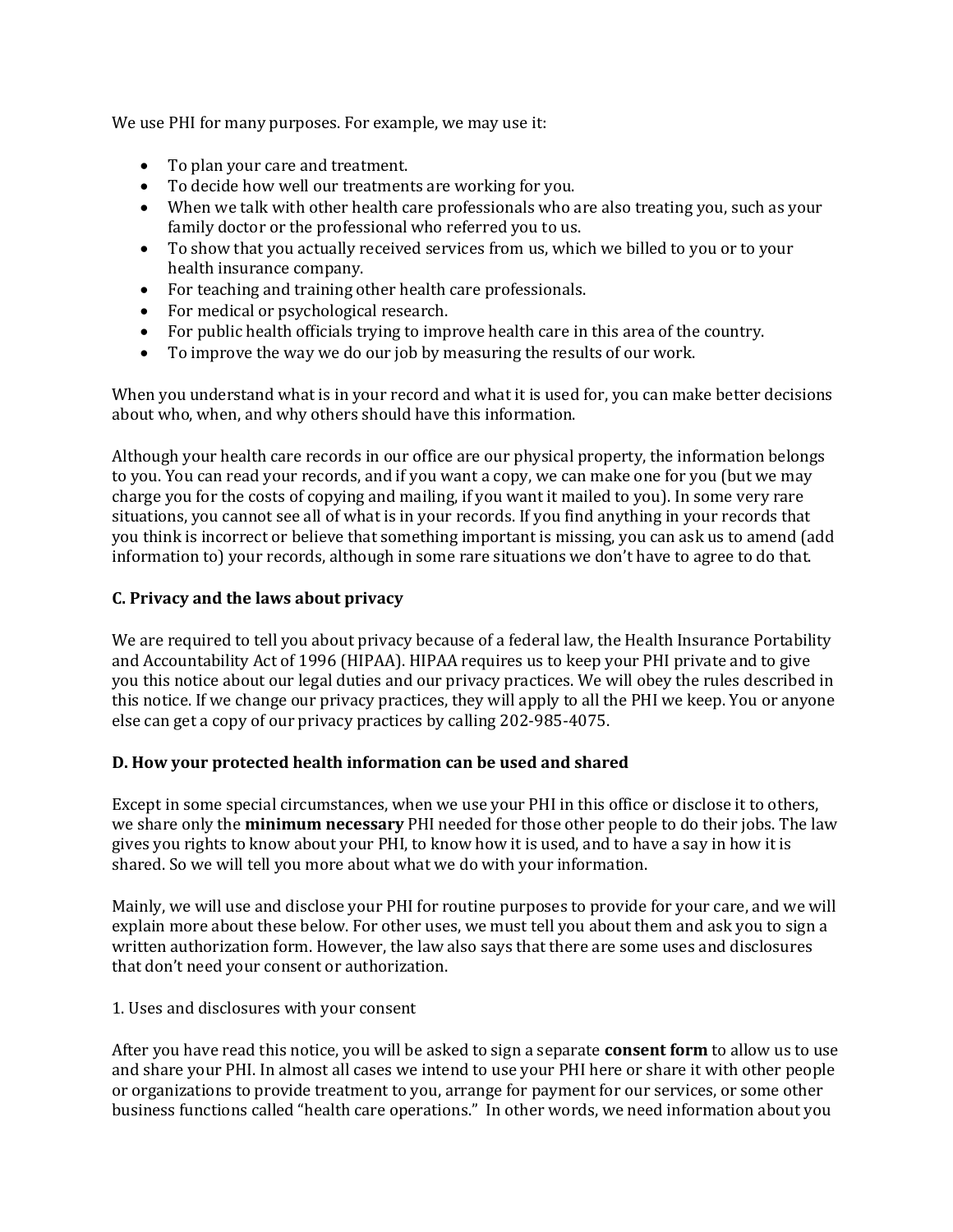and your condition to provide care to you. You have to agree to let us collect the information, use it, and share it to care for you properly. Therefore, you must sign the consent form before we begin to treat you. If you do not agree and consent, we cannot treat you, or, in the case of a minor child, your minor child.

a. The basic uses and disclosure: For treatment, payment, and health care operations

*For treatment.* We use your medical information to provide you with psychological treatments or services. These might include individual, family, or group therapy; psychological, educational, or vocational testing; treatment planning; or measuring the benefits of our services.

We may share your PHI with others who provide treatment to you. We are likely to share your information with your personal physician. If you are being treated by a team, we can share some of your PHI with the team members, so that the services you receive will work best together. The other professionals treating you will also enter their findings, the actions they took, and their plans into your medical record, and so we all can decide what treatments work best for you and make up a treatment plan. We may refer you to other professionals or consultants for services we cannot provide. When we do this, we need to tell them things about you and your conditions. We will get back their findings and opinions, and those will go into your records here. If you receive treatment in the future from other professionals, we can also share your PHI with them. These are some examples so that you can see how we use and disclose your PHI for treatment.

*For payment.* We may use your information to bill you, your insurance, or others, so we can be paid for the treatments we provide to you. We may contact your insurance company to find out exactly what your insurance covers. We may have to tell them about your diagnoses, what treatments you have received, and the changes we expect in your conditions. We will need to tell them about when we met, your progress, and other similar things.

*For health care operations.* Using or disclosing your PHI for health care operations goes beyond our care and your payment. For example, we may use your PHI to see where we can make improvements in the care and services we provide. We may be required to supply some information to some government health agencies, so they can study disorders and treatment and make plans for services that are needed. If we do, your name and personal information will be removed from what we send.

b. Other uses and disclosures in health care

*Appointment reminders.* We may use and disclose your PHI to reschedule or remind you of appointments for treatment or other care. If you want us to call or write to you only at your home or your work, or you prefer some other way to reach you, we usually can arrange that. Just tell us.

*Treatment alternatives.* We may use and disclose your PHI to tell you about or recommend possible treatments or alternatives that may be of help to you.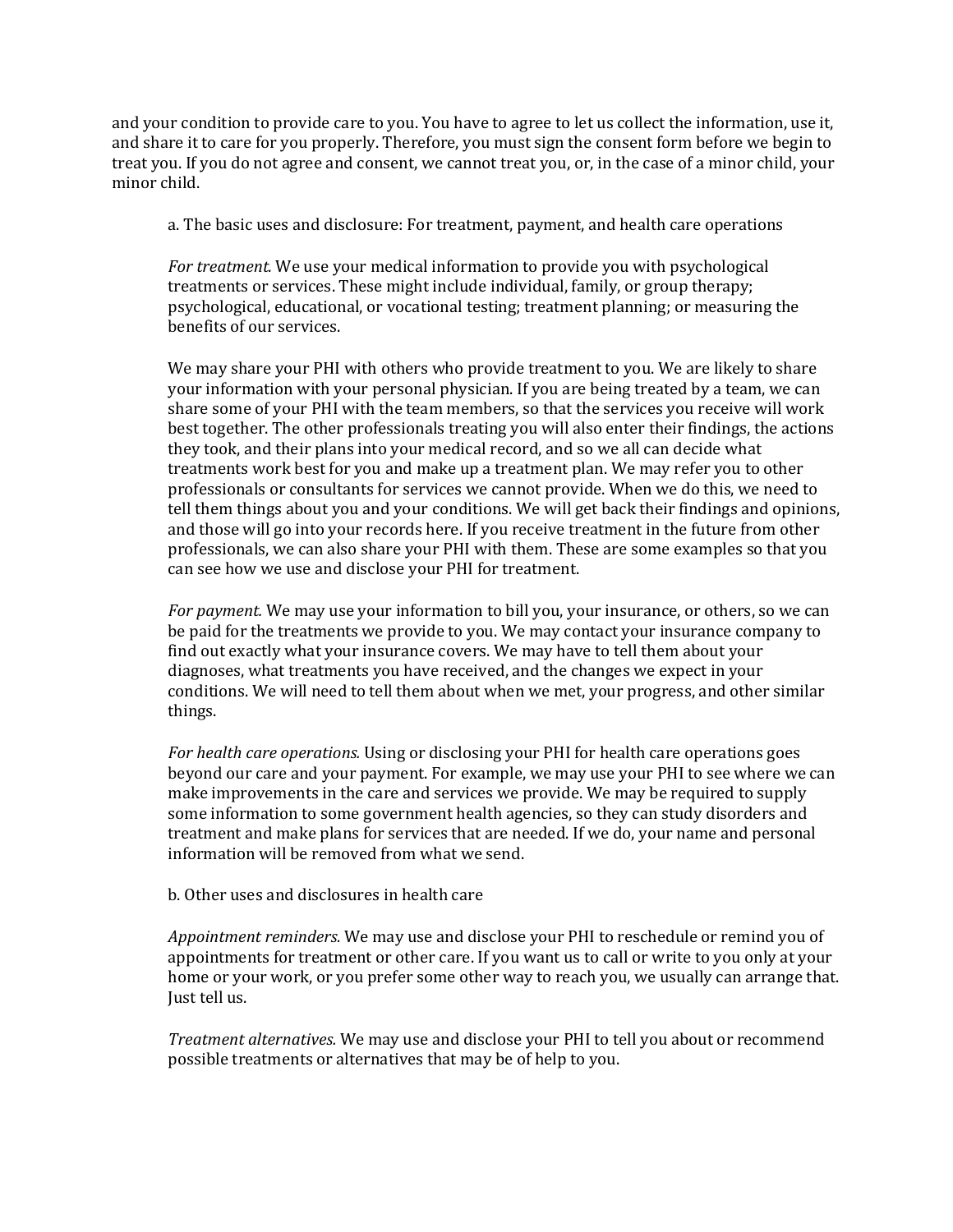*Other benefits and services.* We may use and disclose your PHI to tell you about healthrelated benefits or services that may be of interest to you.

*Research.* We may use or share your PHI to do research to improve treatments—for example, comparing two treatments for the same disorder, to see which works better or faster or costs less. In all cases, your name, address, and other personal information will be removed from the information given to researchers. If they need to know who you are, we will discuss the research project with you, and we will not send any information unless you sign a special authorization form.

*Business associates.* We hire other businesses to do some jobs for us. In the law, they are called our "business associates." Examples include a copy service to make copies of your health records, and a billing service to figure out, print, and mail our bills. These business associates need to receive some of your PHI to do their jobs properly. To protect your privacy, they have agreed in their contract with us to safeguard your information.

2. Uses and disclosures that require your authorization

If we want to use your information for any purpose besides those described above, we need your permission on an **authorization form.** We don't expect to need this very often. If you do allow us to use or disclose your PHI, you can cancel that permission in writing at any time. We would then stop using or disclosing your information for that purpose. Of course, we cannot take back any information we have already disclosed or used with your permission.

3. Uses and disclosures that don't require your consent or authorization

The law lets us use and disclose some of your PHI without your consent or authorization in some cases. Here are some examples of when we might do this.

a. When required by law: There are some federal, state, or local laws that require us to disclose PHI:

-We have to report suspected child or elder abuse. If you are involved in a lawsuit or legal proceeding, and we receive a subpoena, discovery request, or other lawful process, we may have to release some of your PHI. We will only do so after trying to tell you about the request, consulting your lawyer, or trying to get a court order to protect the information they requested.

-We have to disclose some information to the government agencies that check on us to see that we are obeying the privacy laws.

b. For law enforcement purposes: We may release medical information if asked to do so by a law enforcement official to investigate a crime or criminal.

c. For public health activities: We may disclose some of your PHI to agencies that investigate diseases or injuries.

d. Relating to decedents: We may disclose PHI to coroners, medical examiners, or funeral directors, and to organizations relating to organ, eye, or tissue donations or transplants.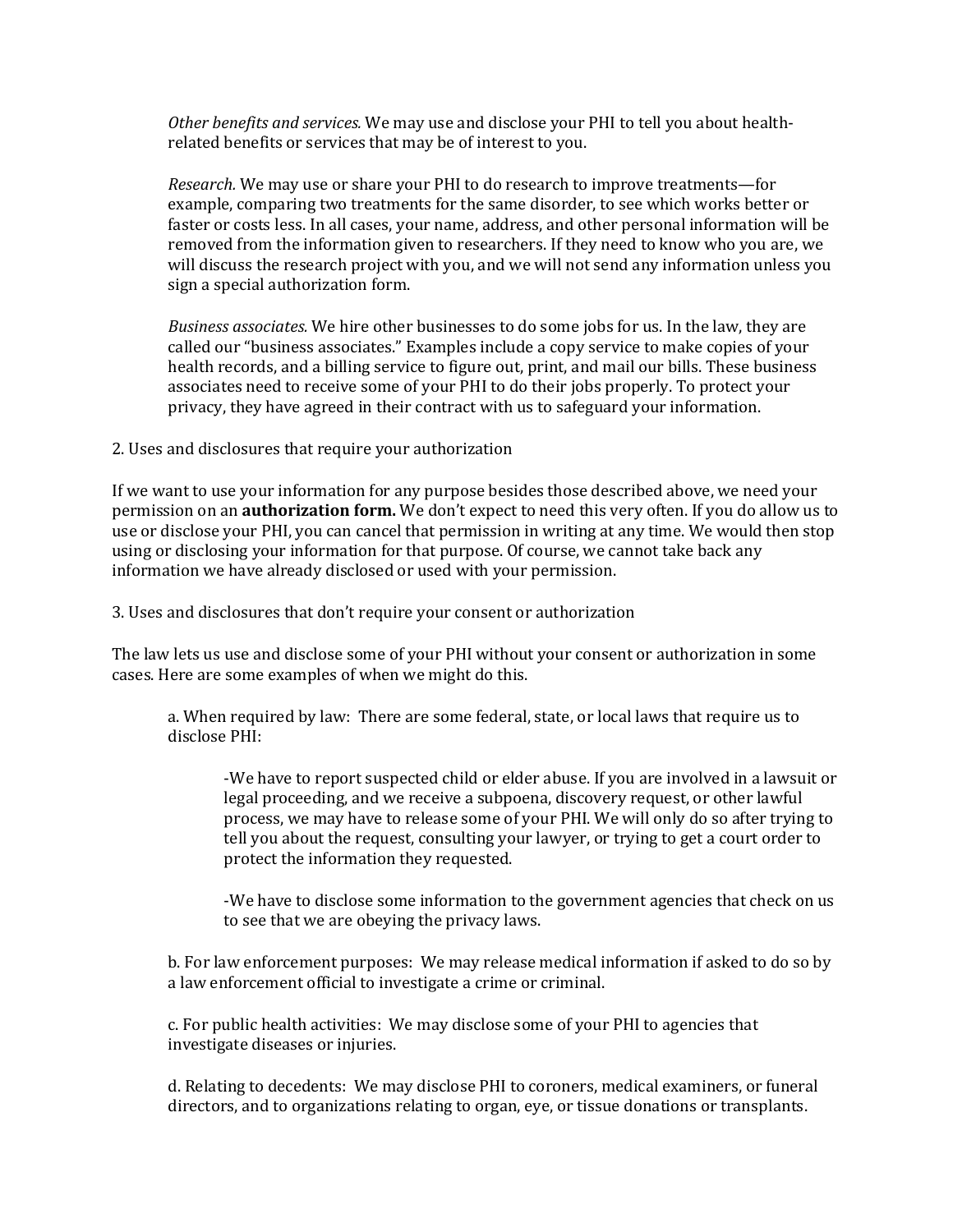e. For specific government functions: We may disclose PHI of military personnel and veterans to government benefit programs relating to eligibility and enrollment. We may disclose your PHI to workers' compensation and disability programs, to correctional facilities if you are an inmate, or to other government agencies for national security reasons.

f. To prevent a serious threat to health or safety: If we come to believe that there is a serious threat to your health or safety, or that of another person or the public, we can disclose some of your PHI. We will only do this to persons who can prevent the danger.

#### 4. Uses and disclosures where you have an opportunity to object

We can share some information about you with your family or close others. We will only share information with those involved in your care and anyone else you choose, such as close friends or clergy. We will ask you which persons you want us to tell, and what information you want us to tell them, about your condition or treatment. You can tell us what you want, and we will honor your wishes as long as it is not against the law.

If it is an emergency, and so we cannot ask if you disagree, we can share information if we believe that it is what you would have wanted and if we believe it will help you if we do share it. If we do share information, in an emergency, we will tell you as soon as we can. If you don't approve, we will stop, as long as it is not against the law.

5. An accounting of disclosures we have made

When we disclose your PHI, we may keep some records of whom we sent it to, when we sent it, and what we sent. You can get an accounting (a list) of many of these disclosures.

#### **E. Your rights concerning your health information**

1. You can ask us to communicate with you about your health and related issues in a particular way or at a certain place that is more private for you. For example, you can ask us to call you at home, and not at work, to schedule or cancel an appointment. We will try our best to do as you ask.

2. You have the right to ask us to limit what we tell people involved in your care or with payment for your care, such as family members and friends. We don't have to agree to your request, but if we do agree, we will honor it except when it is against the law, or in an emergency, or when the information is necessary to treat you.

3. You have the right to look at the health information we have about you, such as your medical and billing records. You can get a copy of these records, but we may charge you.

4. If you believe that the information in your records is incorrect or missing something important, you can ask us to make additions to your records to correct the situation. You have to make this request in writing. You must also tell us the reasons you want to make the changes.

5. You have the right to a copy of this notice.